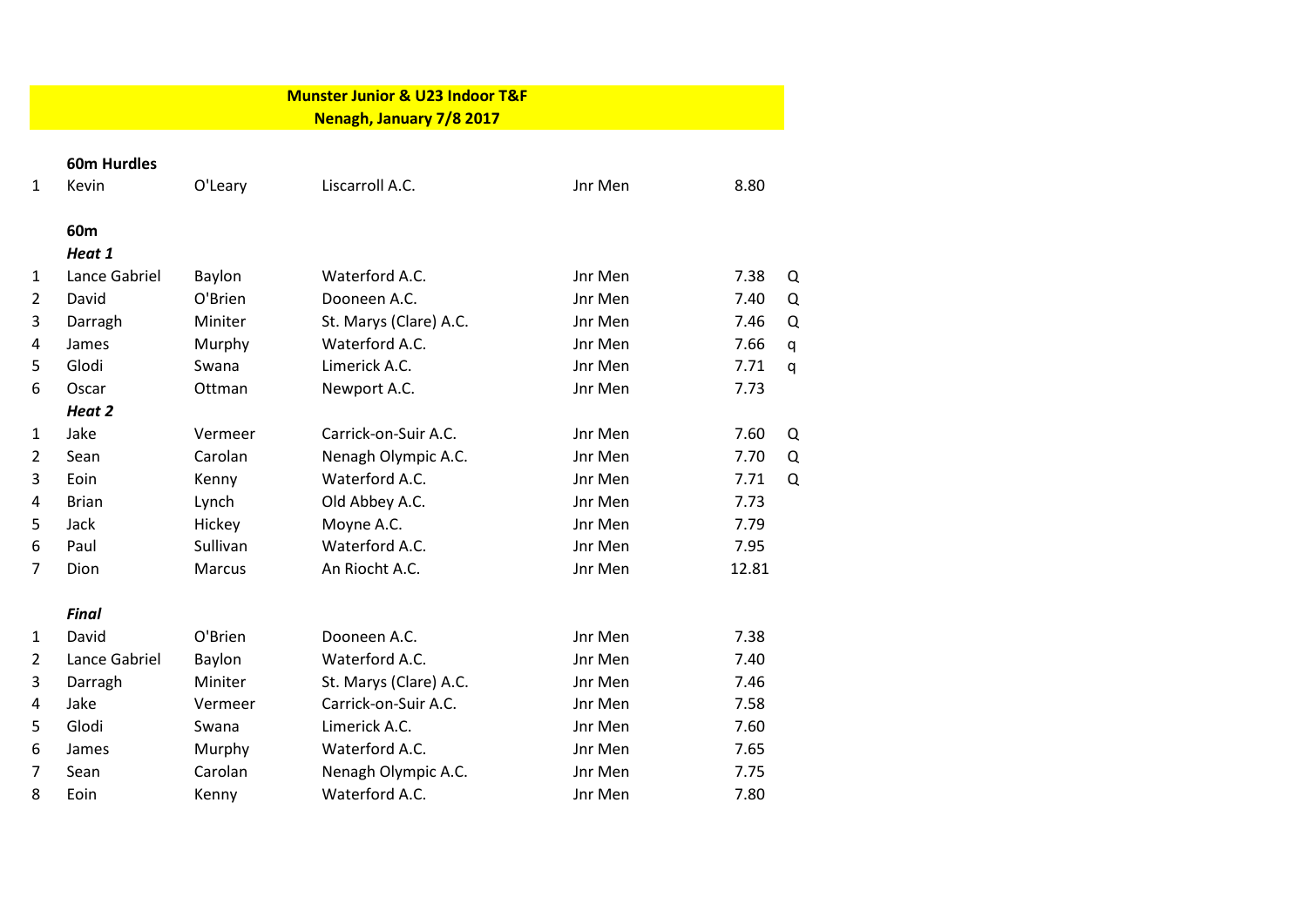|                | 60m              |                |                              |         |       |
|----------------|------------------|----------------|------------------------------|---------|-------|
| $\mathbf{1}$   | Eoin             | O'Carroll      | Tralee Harriers A.C.         | U23 Men | 7.24  |
| $\overline{2}$ | Jack             | Stapleton      | Moyglass A.C.                | U23 Men | 7.49  |
| 3              | David            | Heffernan      | Moyglass A.C.                | U23 Men | 7.51  |
| 4              | Dean             | <b>Byrne</b>   | Dooneen A.C.                 | U23 Men | 7.56  |
| 5              | Mel              | O'Callaghan    | Gneeveguilla A.C.            | U23 Men | 7.64  |
| 6              | Neesan           | O'Brien Shea   | Farranfore Maine Valley A.C. | U23 Men | 8.13  |
| 7              | Ciaran           | O'Connor       | Moyglass A.C.                | U23 Men | 8.49  |
| $\mathbf{1}$   | Shane            | Howard         | Bandon A.C.                  | Guest   | 7.21  |
|                | 200 <sub>m</sub> |                |                              |         |       |
| 1              | David            | O'Brien        | Dooneen A.C.                 | Jnr Men | 23.92 |
| $\overline{2}$ | Jack             | Pender         | Carrick-on-Suir A.C.         | Jnr Men | 24.18 |
| 3              | Diarmuid         | Clancy         | Abbey Striders A.C.          | Jnr Men | 24.36 |
| 4              | Eoin             | Kenny          | Waterford A.C.               | Jnr Men | 24.37 |
| 5              | Glodi            | Swana          | Limerick A.C.                | Jnr Men | 24.76 |
| 5              | Lance Gabriel    | Baylon         | Waterford A.C.               | Jnr Men | 24.76 |
| $\overline{7}$ | James            | Murphy         | Waterford A.C.               | Jnr Men | 24.77 |
| 8              | Jack             | Hickey         | Moyne A.C.                   | Jnr Men | 25.05 |
| 9              | Jake             | Vermeer        | Carrick-on-Suir A.C.         | Jnr Men | 25.06 |
| 10             | Paul             | Sullivan       | Waterford A.C.               | Jnr Men | 26.64 |
| $\mathbf{1}$   | Dean             | <b>Byrne</b>   | Dooneen A.C.                 | U23 Men | 24.32 |
| $\overline{2}$ | Jack             | Stapleton      | Moyglass A.C.                | U23 Men | 24.76 |
| 3              | Mel              | O'Callaghan    | Gneeveguilla A.C.            | U23 Men | 25.39 |
| 4              | Ciaran           | O'Connor       | Moyglass A.C.                | U23 Men | 29.13 |
| $\mathbf{1}$   | Robert           | <b>Bennett</b> | Templemore A.C.              | Guest   | 22.69 |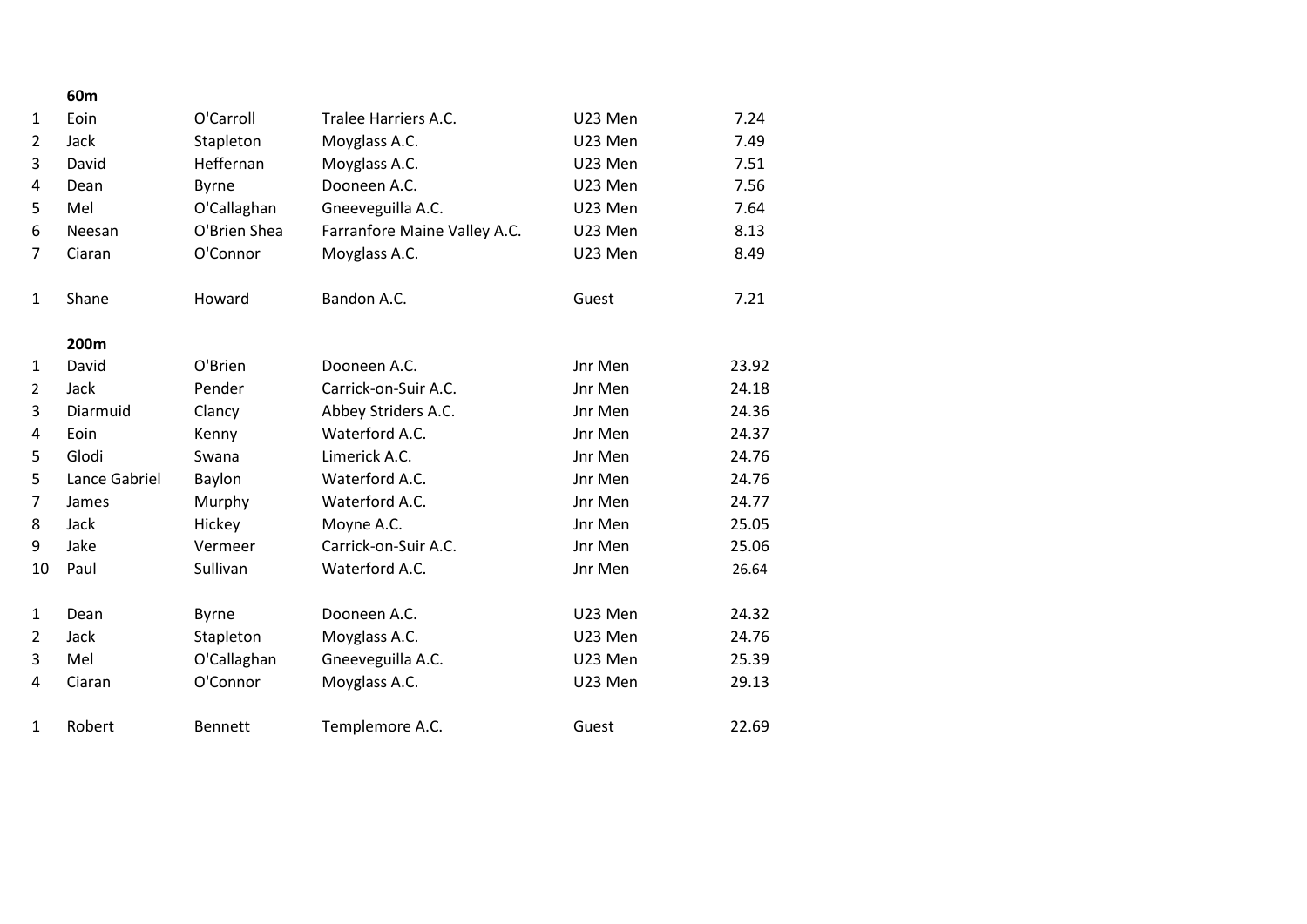|                | 400m         |                                |                        |         |                     |
|----------------|--------------|--------------------------------|------------------------|---------|---------------------|
| 1              | Diarmuid     | Clancy                         | Abbey Striders A.C.    | Jnr Men | 52.58               |
| $\overline{2}$ | Jack         | Pender                         | Carrick-on-Suir A.C.   | Jnr Men | 53.10               |
| 3              | <b>Brian</b> | Lynch                          | Old Abbey A.C.         | Jnr Men | 54.60               |
| 4              | David        | O'Brien                        | Dooneen A.C.           | Jnr Men | 55.24               |
| 5              | Ciaran       | Nugent                         | Carraig-Na-Bhfear A.C. | Jnr Men | 56.06               |
| 6              | Martin       | Kehoe                          | Carrick-on-Suir A.C.   | Jnr Men | 56.53               |
| $\overline{7}$ | Donnacha     | Connolly                       | Dooneen A.C.           | Jnr Men | 61.61               |
| 8              | Oscar        | Ottman                         | Newport A.C.           | Jnr Men | 61.62               |
| 1              | Paul         | White                          | Nenagh Olympic A.C.    | U23 Men | 50.50<br><b>CBP</b> |
| $\overline{2}$ | Michael      | Quilligan                      | Nenagh Olympic A.C.    | U23 Men | 51.81               |
| 3              | Dan          | Finnerty                       | Nenagh Olympic A.C.    | U23 Men | 53.61               |
| 4              | Micheál      | Ó'Sé                           | An Riocht A.C.         | U23 Men | 53.79               |
| 5              | Mark         | Carmody                        | An Bru A.C             | U23 Men | 54.64               |
| 6              | Liam         | Finn                           | Nenagh Olympic A.C.    | U23 Men | 55.81               |
|                | 800m         |                                |                        |         |                     |
| 1              | Seamus       | Rainsford                      | Cork Varsity A.C.      | Jnr Men | 2.16.42             |
| 2              | Naoise       | O'O Flaitheartaigh Bandon A.C. |                        | Jnr Men | 2.17.31             |
| 3              | Donnacha     | Connolly                       | Dooneen A.C.           | Jnr Men | 2.25.86             |
| $\mathbf{1}$   | <b>TJ</b>    | Hogan                          | Leevale A.C.           | U23 Men | 2.08.14             |
| $\overline{2}$ | Stephen      | Holland                        | Bantry a.c.            | U23 Men | 2.09.68             |
|                | 1500m        |                                |                        |         |                     |
| $\mathbf{1}$   | Cathal       | Fitzgibbon                     | Tralee Harriers A.C.   | Jnr Men | 4.36.85             |
| $\overline{2}$ | Naoise       | O'O Flaitheartaigh Bandon A.C. |                        | Jnr Men | 4.46.19             |
|                |              |                                |                        |         |                     |
| $\mathbf{1}$   | John         | <b>Neville</b>                 | Leevale A.C.           | U23 Men | 4.34.15             |
| $\overline{2}$ | Aaron        | Quigley                        | Derg A.C.              | U23 Men | 4.35.55             |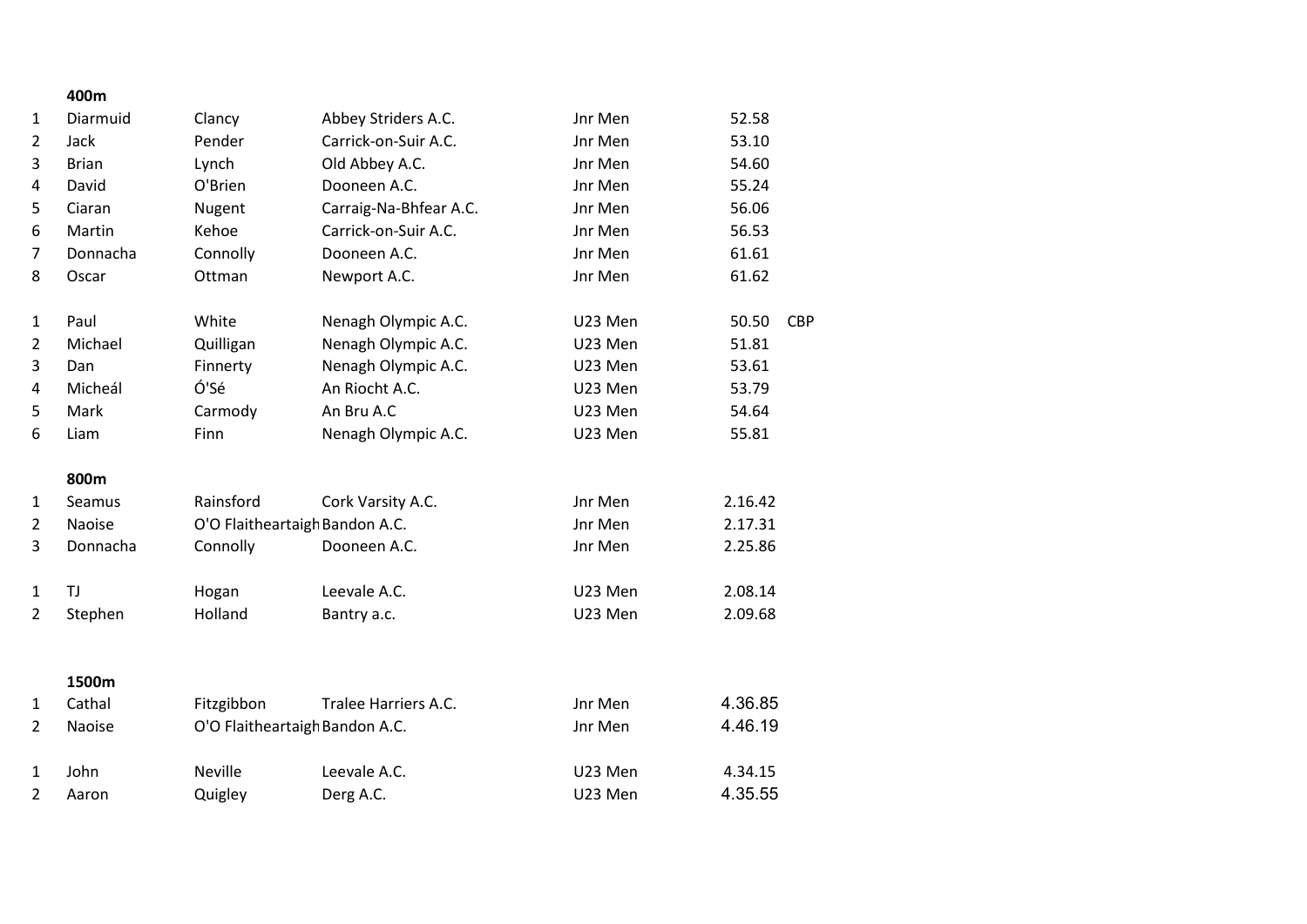## 4x200m Relay

| Waterford A.C.       | Jnr Men | 1.39.65     |
|----------------------|---------|-------------|
| Carrick On Suir A.C. | Jnr Men | 1.40.33     |
| Nenagh Olympic A.C.  | U23 Men | 1.36.99 CBP |

| Shot          |                 |                              |          |       |       |       |             |       |              | <b>Best</b> |
|---------------|-----------------|------------------------------|----------|-------|-------|-------|-------------|-------|--------------|-------------|
| Darragh       | Miniter         | St. Marys (Clare) A.C.       | IJnr Men | 11.30 | 11.52 | 11.48 | 11.94       | 11.50 | 10.74        | 11.94       |
| Sean          | lCarolan        | Nenagh Olympic A.C.          | Jnr Men  | 10.26 | 10.29 | 10.63 | 10.83       |       | 11.00        | 11.00       |
|               |                 |                              |          |       |       |       |             |       |              |             |
| Seamus        | <b>IMcMahon</b> | <b>IShannon A.C.</b>         | U23 Men  |       | 11.02 | 11.73 | $\mathbf v$ | 10.73 | 10.33        | 11.73       |
| Mark          | Tiernev         | Nenagh Olympic A.C.          | U23 Men  | 9.13  |       | 9.27  | 8.89        | 8.60  | 9.36         | 9.36        |
| <b>IRossa</b> | Foley           | Farranfore Maine Valley A.C. | U23 Men  | 9.18  | 8.98  | 9.30  | 9.24        | 8.44  | $\mathbf{v}$ | 9.30        |

| <b>Weight for Distance 35 lb</b> |         |                              |          |      |      |       |      |      |      | <b>Best</b> |  |
|----------------------------------|---------|------------------------------|----------|------|------|-------|------|------|------|-------------|--|
| Sean                             | Carolan | Nenagh Olympic A.C.          | IJnr Men | 5.36 | 5.52 | 5.86' | 5.66 | 5.76 | 5.60 | 5.86        |  |
|                                  |         |                              |          |      |      |       |      |      |      |             |  |
| Seamus                           | McMahon | IShannon A.C.                | U23 Men  | 8.45 |      | 8.35  | 7.97 | 8.38 | 8.01 | $8.45$ CBP  |  |
| Mark                             | Tierney | Nenagh Olympic A.C.          | U23 Men  | 7.85 | 8.14 | 7.81  | 8.15 | 7.95 | 7.76 | 8.15        |  |
| <b>IRossa</b>                    | Foley   | Farranfore Maine Valley A.C. | U23 Men  | 6.85 | 6.87 | 7.001 | 6.77 | 6.74 | 6.96 | 7.00        |  |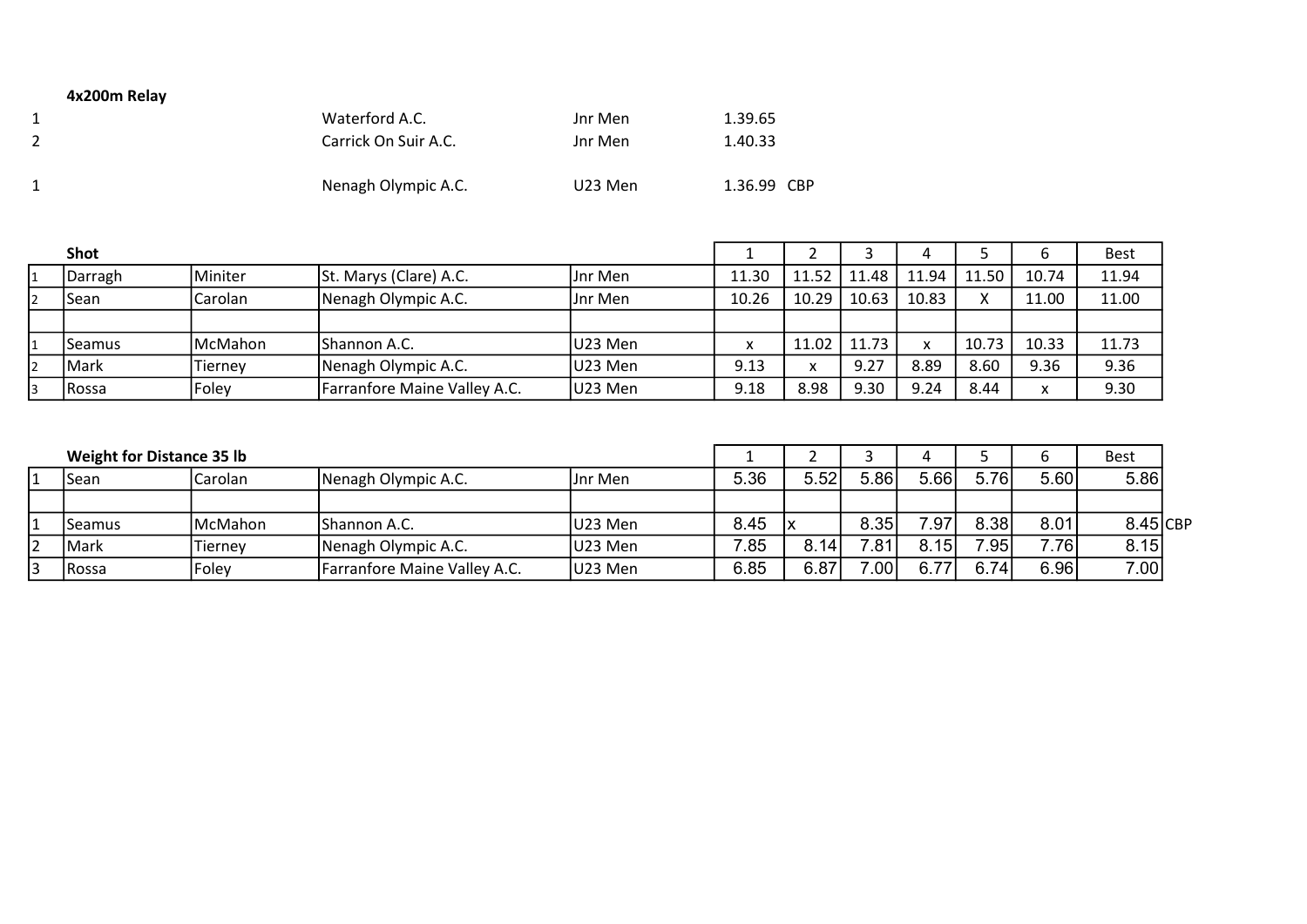|    | Long Jump     |                   |                              |          |      |      | 3    | 4    |      | b    | <b>Best</b> |
|----|---------------|-------------------|------------------------------|----------|------|------|------|------|------|------|-------------|
| 11 | James         | Murphy            | <b>Waterford A.C.</b>        | Jnr Men  | 6.48 | 6.26 | X    | 6.26 | x    | x    | 6.48        |
| 2  | Dion          | Ryan              | Waterford A.C.               | Jnr Men  | 4.67 | 5.89 | 6.05 | 5.91 | x    | 5.97 | 6.05        |
| 3  | Sean          | Carolan           | Nenagh Olympic A.C.          | Jnr Men  | X    | 5.99 | 3.30 | X    | x    | x    | 5.99        |
| 14 | Brian         | Lynch             | Old Abbey A.C.               | Jnr Men  | 5.95 | 5.93 | 5.77 | 5.64 | 5.75 | 3.44 | 5.95        |
| 5  | Eoin          | Kenny             | Waterford A.C.               | Jnr Men  | 5.75 | X.   | 5.64 | 5.77 | 5.58 | 5.60 | 5.77        |
| 6  | Jake          | <b>Costello</b>   | Carrick-on-Suir A.C.         | Jnr Men  | 5.34 | X    | 5.65 | 5.65 | x    | 5.58 | 5.65        |
| 17 | Lance Gabriel | Baylon            | Waterford A.C.               | Jnr Men  | 4.93 | 4.98 | 5.04 | 4.75 | 4.92 | 5.03 | 5.04        |
| 18 | Darragh       | Miniter           | St. Marys (Clare) A.C.       | Jnr Men  | X    | x    | x    |      |      |      |             |
|    |               |                   |                              |          |      |      |      |      |      |      |             |
| 1  | Eoin          | <b>IO'Carroll</b> | Tralee Harriers A.C.         | lU23 Men | 6.70 | 6.69 | 6.68 | x    | x    | x    | 6.70        |
| 2  | Rossa         | Foley             | Farranfore Maine Valley A.C. | U23 Men  | 5.11 | 5.34 | 5.36 | 5.14 | 4.91 | 5.36 | 5.36        |
|    |               |                   |                              |          |      |      |      |      |      |      |             |
| 1  | Shane         | <b>Howard</b>     | Bandon A.C.                  | Guest    | x    | x    | 7.03 | 5.57 | x    | x    | 7.03        |

## High Jump

| Dion | Ryan    | Waterford A.C.      | Jnr Men | 2.02 |
|------|---------|---------------------|---------|------|
| Ben  | Donovan | Abbey Striders A.C. | Jnr Men | 1.90 |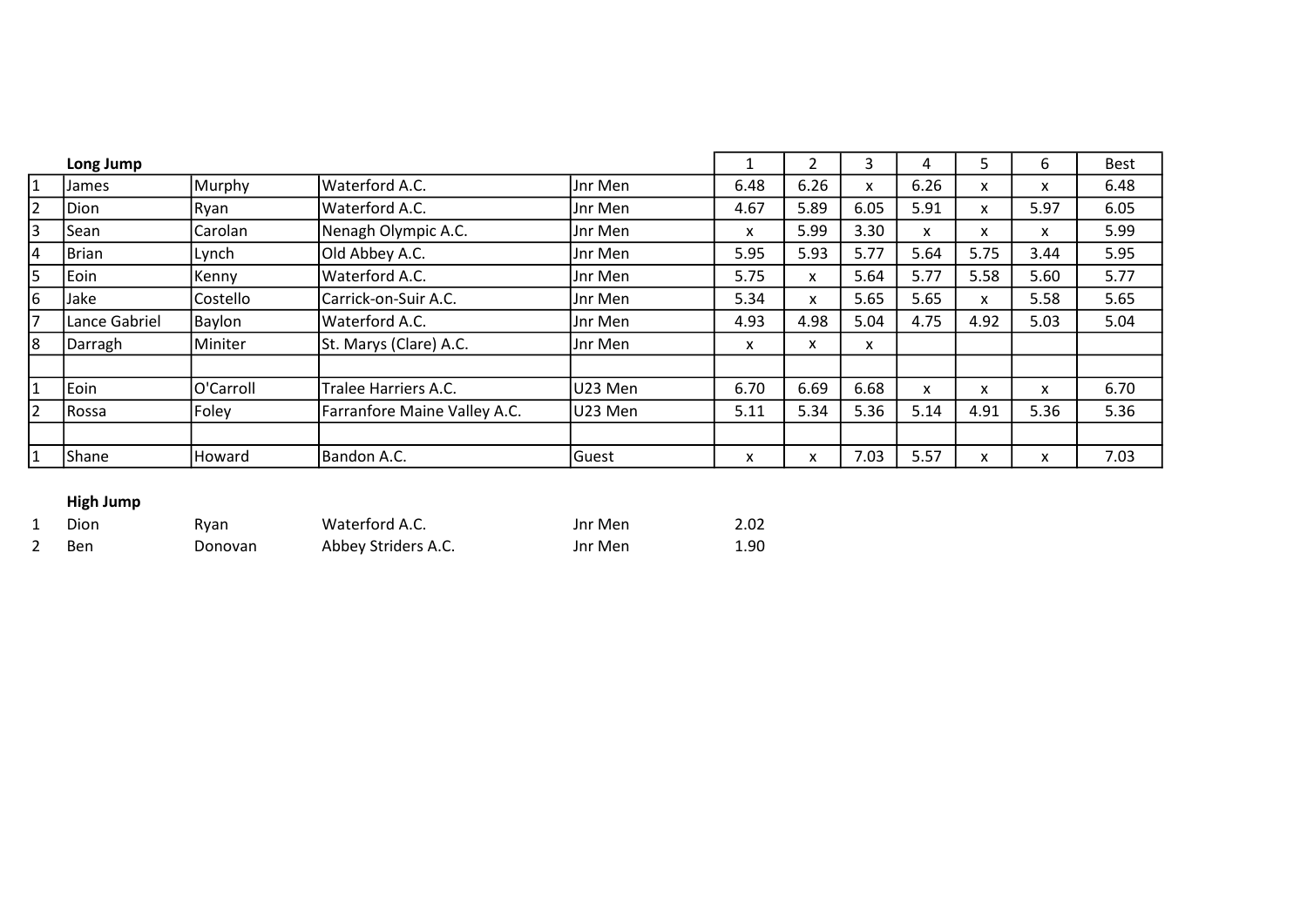|                                | <b>Munster Junior &amp; U23 Indoor T&amp;F</b><br>Nenagh, January 7/8 2017 |                       |                                                                                              |                        |                |   |  |  |  |  |
|--------------------------------|----------------------------------------------------------------------------|-----------------------|----------------------------------------------------------------------------------------------|------------------------|----------------|---|--|--|--|--|
|                                |                                                                            |                       |                                                                                              |                        |                |   |  |  |  |  |
| $\mathbf{1}$<br>$\overline{2}$ | Denise<br>Sarah                                                            | O'Connor<br>O'Keeffe  | Tramore A.C.<br>Liscarroll A.C.                                                              | Jnr Women<br>Jnr Women | 10.45<br>12.39 |   |  |  |  |  |
| $\mathbf{1}$<br>$\overline{2}$ | Deirbhile<br>Laoise                                                        | Ryan<br><b>Bennis</b> | 10.22<br>Nenagh Olympic A.C.<br>U23 Women<br>10.70<br>St. Marys (Limerick) A.C.<br>U23 Women |                        |                |   |  |  |  |  |
|                                | 60m                                                                        |                       |                                                                                              |                        |                |   |  |  |  |  |
|                                | Heat 1                                                                     |                       |                                                                                              |                        |                |   |  |  |  |  |
| $\mathbf{1}$                   | Orla                                                                       | O'Reilly              | Tralee Harriers A.C.                                                                         | Jnr Women              | 8.12           | Q |  |  |  |  |
| $\overline{2}$                 | Niamh                                                                      | Moriarty              | Dooneen A.C.                                                                                 | Jnr Women              | 8.29           | Q |  |  |  |  |
| 3                              | Lorna                                                                      | Monahan               | Ferrybank A.C.                                                                               | Jnr Women              | 8.50           | Q |  |  |  |  |
| 4                              | Aisling                                                                    | Cassidy               | Bandon A.C.                                                                                  | Jnr Women              | 8.57           | q |  |  |  |  |
| 5                              | Sarah                                                                      | O'Keeffe              | Liscarroll A.C.                                                                              | Jnr Women              | 8.92           |   |  |  |  |  |
|                                | Heat 2                                                                     |                       |                                                                                              |                        |                |   |  |  |  |  |
| $\mathbf{1}$                   | Aoibheann                                                                  | O'Brien               | Tralee Harriers A.C.                                                                         | Jnr Women              | 7.94           | Q |  |  |  |  |
| $\overline{2}$                 | Lauren                                                                     | Ryan                  | Dooneen A.C.                                                                                 | Jnr Women              | 7.95           | Q |  |  |  |  |
| 3                              | Katie                                                                      | Murphy                | Ferrybank A.C.                                                                               | Jnr Women              | 8.11           | Q |  |  |  |  |
| 4                              | Lauren                                                                     | O'Leary               | Emerald A.C.                                                                                 | Jnr Women              | 8.14           | q |  |  |  |  |
| 5                              | Denise                                                                     | O'Connor              | Tramore A.C.                                                                                 | Jnr Women              | 8.54           | q |  |  |  |  |
|                                | <b>Final</b>                                                               |                       |                                                                                              |                        |                |   |  |  |  |  |
| $\mathbf{1}$                   | Lauren                                                                     | Ryan                  | Dooneen A.C.                                                                                 | Jnr Women              | 7.98           |   |  |  |  |  |
| $\overline{2}$                 | Aoibheann                                                                  | O'Brien               | Tralee Harriers A.C.                                                                         | Jnr Women              | 8.07           |   |  |  |  |  |
| 3                              | Lauren                                                                     | O'Leary               | Emerald A.C.                                                                                 | Jnr Women              | 8.08           |   |  |  |  |  |
| 4                              | Katie                                                                      | Murphy                | Ferrybank A.C.                                                                               | Jnr Women              | 8.12           |   |  |  |  |  |
| 5                              | Orla                                                                       | O'Reilly              | Tralee Harriers A.C.                                                                         | Jnr Women              | 8.17           |   |  |  |  |  |
| 6                              | Niamh                                                                      | Moriarty              | Dooneen A.C.                                                                                 | Jnr Women              | 8.30           |   |  |  |  |  |
| 7                              | Lorna                                                                      | Monahan               | Ferrybank A.C.                                                                               | Jnr Women              | 8.50           |   |  |  |  |  |
| 8                              | Aisling                                                                    | Cassidy               | Bandon A.C.                                                                                  | Jnr Women              | 8.58           |   |  |  |  |  |
| 9                              | Denise                                                                     | O'Connor              | Tramore A.C.                                                                                 | Jnr Women              | 8.65           |   |  |  |  |  |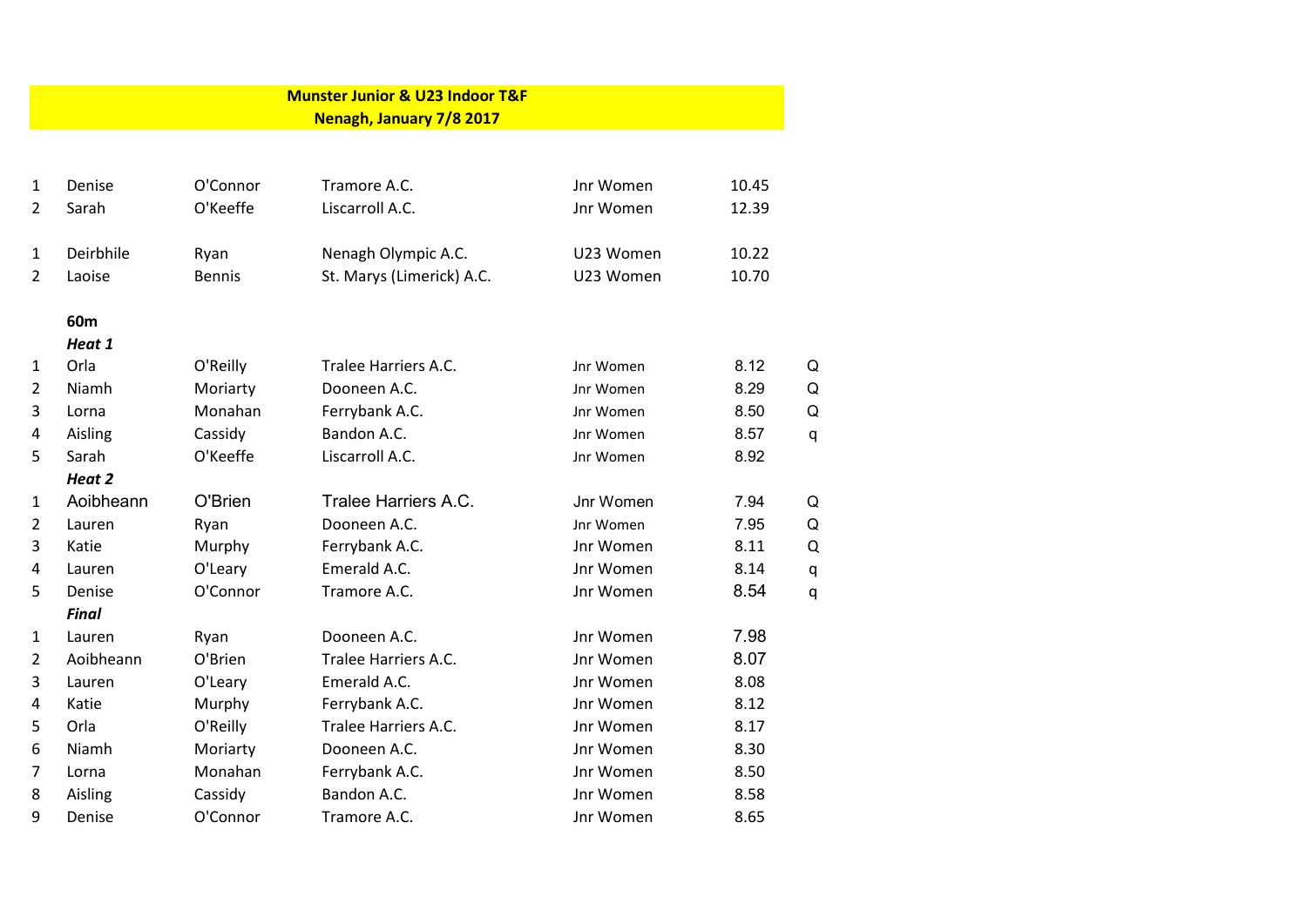|                | 60m       |               |                      |           |       |
|----------------|-----------|---------------|----------------------|-----------|-------|
| 1              | Amy       | Cronin        | Gneeveguilla A.C.    | U23 Women | 8.44  |
| 2              | Hayley    | Fitzgerald    | Leevale A.C.         | U23 Women | 8.79  |
|                | 200m      |               |                      |           |       |
| 1              | Miriam    | Daly          | Carrick-on-Suir A.C. | Jnr Women | 26.55 |
| $\overline{2}$ | Katie     | Murphy        | Ferrybank A.C.       | Jnr Women | 26.75 |
| 3              | Roseann   | Fitzgerald    | Carrick-on-Suir A.C. | Jnr Women | 26.97 |
| 4              | Lauren    | Ryan          | Dooneen A.C.         | Jnr Women | 27.17 |
| 5              | Niamh     | Moriarty      | Dooneen A.C.         | Jnr Women | 27.59 |
| 6              | Lorna     | Monahan       | Ferrybank A.C.       | Jnr Women | 27.60 |
| 7              | Aoife     | O'Carroll     | Tralee Harriers A.C. | Jnr Women | 27.97 |
| 8              | Aisling   | Cassidy       | Bandon A.C.          | Jnr Women | 28.39 |
| 9              | Rachel    | <b>Bowler</b> | Tralee Harriers A.C. | Jnr Women | 28.75 |
| 10             | Jessica   | Strain        | Midleton A.C.        | Jnr Women | 29.21 |
| 11             | Sarah     | O'Keeffe      | Liscarroll A.C.      | Jnr Women | 31.22 |
| $\mathbf{1}$   | Amy       | Cronin        | Gneeveguilla A.C.    | U23 Women | 28.92 |
| $\overline{2}$ | Deirbhile | Ryan          | Nenagh Olympic A.C.  | U23 Women | 30.90 |
|                | 400m      |               |                      |           |       |
| $\mathbf{1}$   | Miriam    | Daly          | Carrick-on-Suir A.C. | Jnr Women | 59.21 |
| $\overline{2}$ | Susan     | O'Neill       | Dooneen A.C.         | Jnr Women | 60.70 |
| 3              | Sadbh     | O'Mahoney     | Nenagh Olympic A.C.  | Jnr Women | 62.13 |
| 4              | Aoibhinn  | O'Connor      | Bandon A.C.          | Jnr Women | 62.98 |
| 5              | Aoife     | O'Carroll     | Tralee Harriers A.C. | Jnr Women | 64.61 |
| 6              | Emily     | Nolan         | Ferrybank A.C.       | Jnr Women | 65.28 |
| 7              | Denise    | O'Connor      | Tramore A.C.         | Jnr Women | 65.42 |
| 8              | Jessica   | Strain        | Midleton A.C.        | Jnr Women | 67.81 |
| 9              | Sarah     | O'Keeffe      | Liscarroll A.C.      | Jnr Women | 76.31 |
| $\mathbf{1}$   | Rachael   | O'Shea        | West Muskerry A.C.   | U23 Women | 63.42 |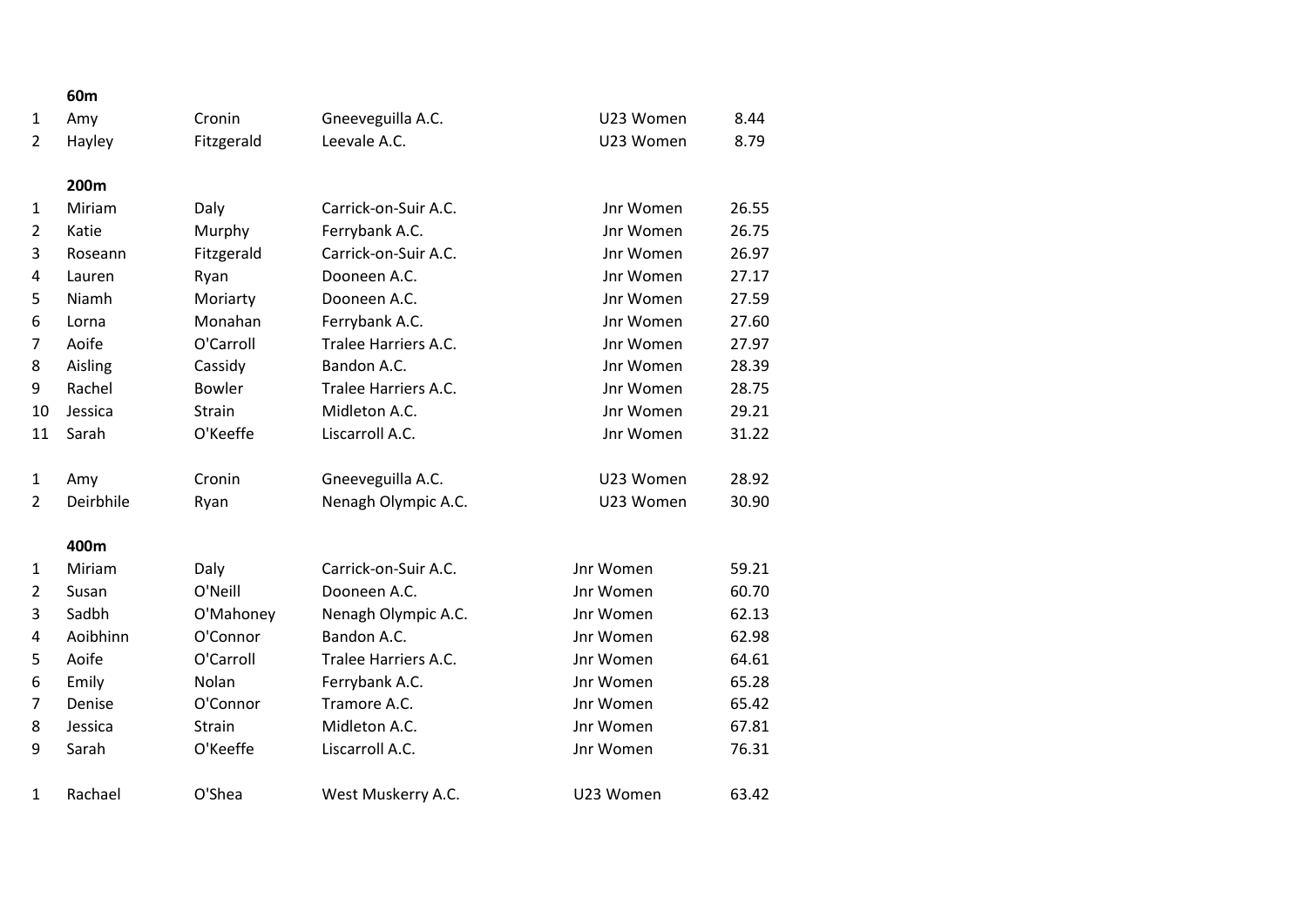|                | 800m           |                |                      |           |         |
|----------------|----------------|----------------|----------------------|-----------|---------|
| 1              | Tess           | McLoughlin     | Dooneen A.C.         | Jnr Women | 3.00.29 |
| 1              | Aoife          | <b>Cummins</b> | Nenagh Olympic A.C.  | U23 Women | 2.34.27 |
|                | 1500m          |                |                      |           |         |
| 1              | Tess           | McLoughlin     | Dooneen A.C.         | Jnr Women | 6.36.98 |
| 1              | Ciara          | <b>Cummins</b> | Nenagh Olympic A.C.  | U23 Women | 5.12.66 |
|                | 4 x 200m Relay |                |                      |           |         |
| $\mathbf{1}$   |                |                | Carrick on Suir A.C. | Jnr Women | 1.50.65 |
| $\overline{2}$ |                |                | Tralee Harriers A.C. | Jnr Women | 1.52.15 |
| 3              |                |                | Nenagh Olympic A.C.  | Jnr Women | 1.54.52 |

|                | Shot          |            |                           |           |       |      |       |       |      |      | <b>Best</b> |
|----------------|---------------|------------|---------------------------|-----------|-------|------|-------|-------|------|------|-------------|
| $\vert$ 1      | Sophie        | Merridith  | St. Marys (Limerick) A.C. | Jnr Women | 8.33  | 8.45 | .36   | 8.95  | 8.3  | 8.81 | 8.95        |
| 2              | <b>Sarah</b>  | O'Keeffe   | Liscarroll A.C.           | Jnr Women | 7.71  | 6.21 | .87   | .8    | 8.06 | 7.34 | 8.06        |
| 3              | Lauren        | McConway   | <b>St. Cronans A.C.</b>   | Jnr Women | 5.12  | 5.41 | 5.74  | 5.7   | 5.01 | 5.85 | 5.85        |
|                |               |            |                           |           |       |      |       |       |      |      |             |
| $\vert$ 1      | Deirbhile     | Ryan       | Nenagh Olympic A.C.       | U23 Women | 10.31 | 9.92 | 10.38 | 10.25 | 9.78 | 3.96 | 10.38       |
| $\overline{2}$ | Laoise        | Bennis     | St. Marys (Limerick) A.C. | U23 Women | 5.44  | 5.7  | 5.08  | 5.01  |      | 5.14 | 5.71        |
|                |               |            |                           |           |       |      |       |       |      |      |             |
| 1              | <b>Hayley</b> | Fitzsimons | Waterford A.C.            | 3 Kg      | 5.57  | 5.68 | 5.28  | 5.47  | 5.62 | 5.72 | 5.72        |
| 2              | Sinead        | lKeon      | Loughrea A.C.             | 3Kg       | 3.96  | 4.23 | 4.32  | 4.48  | 4.13 | 4.36 | 4.18        |